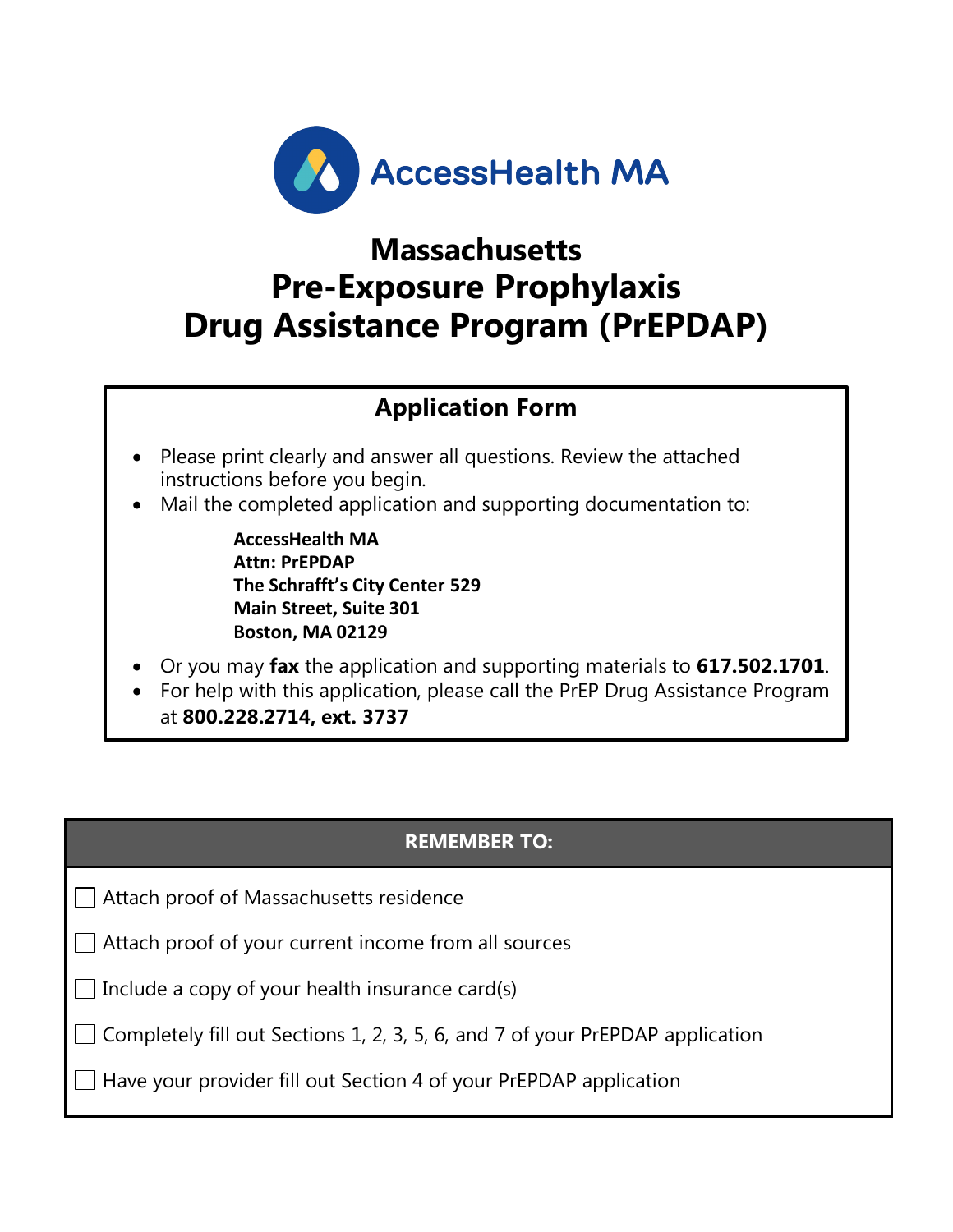

# **Massachusetts Pre-Exposure Prophylaxis Drug Assistance Program (PrEPDAP) Application Form**

**Mailing Address:** AccessHealth/PrEP DAP The Schrafft's City Center | 529 Main Street, Suite 301 | Boston, MA 02129 Phone : 800.228.2714 | Fax : 617.502.1701

| <b>SECTION 1 - APPLICANT INFORMATION</b>                                                                                  |  |
|---------------------------------------------------------------------------------------------------------------------------|--|
| 1. First name:<br>MI:<br>Last name:                                                                                       |  |
| 2. Name of legal guardian (if applicable):                                                                                |  |
| 3. Mother's first name (required for coding purposes only):                                                               |  |
| 4a. PrEPDAP ID #: ______________________________<br>(PrEP demonstration sites only)                                       |  |
|                                                                                                                           |  |
|                                                                                                                           |  |
|                                                                                                                           |  |
| Apt/Unit #: _______________City:_________________________________County: __________________________                       |  |
| State: _______ ZIP: ___________<br><u> 1986 - Johann Stein, Amerikaansk politiker (</u>                                   |  |
| 8. Mailing address:                                                                                                       |  |
| Same as residential address                                                                                               |  |
|                                                                                                                           |  |
| Apt/Unit #: ____________City:_______________________________County: _____________                                         |  |
| State: _______ ZIP: __________                                                                                            |  |
| 8A.   I would like all my MA PrEPDAP mail sent to my PrEP Navigator (see Section 4).                                      |  |
| Male<br>Female<br><b>Other Community</b><br>9. What is your current gender identity?                                      |  |
| Male<br>Other<br>10. What was your assigned sex at birth?<br>Female<br>(i.e. what does it say on your birth certificate?) |  |
| 11. Do you identify as transgender?<br>Yes<br> No                                                                         |  |
| Male-to-Female (MTF)<br>Female-to-Male (FTM)<br>11A. If $yes:$<br>Other                                                   |  |
| 12. Number of legal dependents:                                                                                           |  |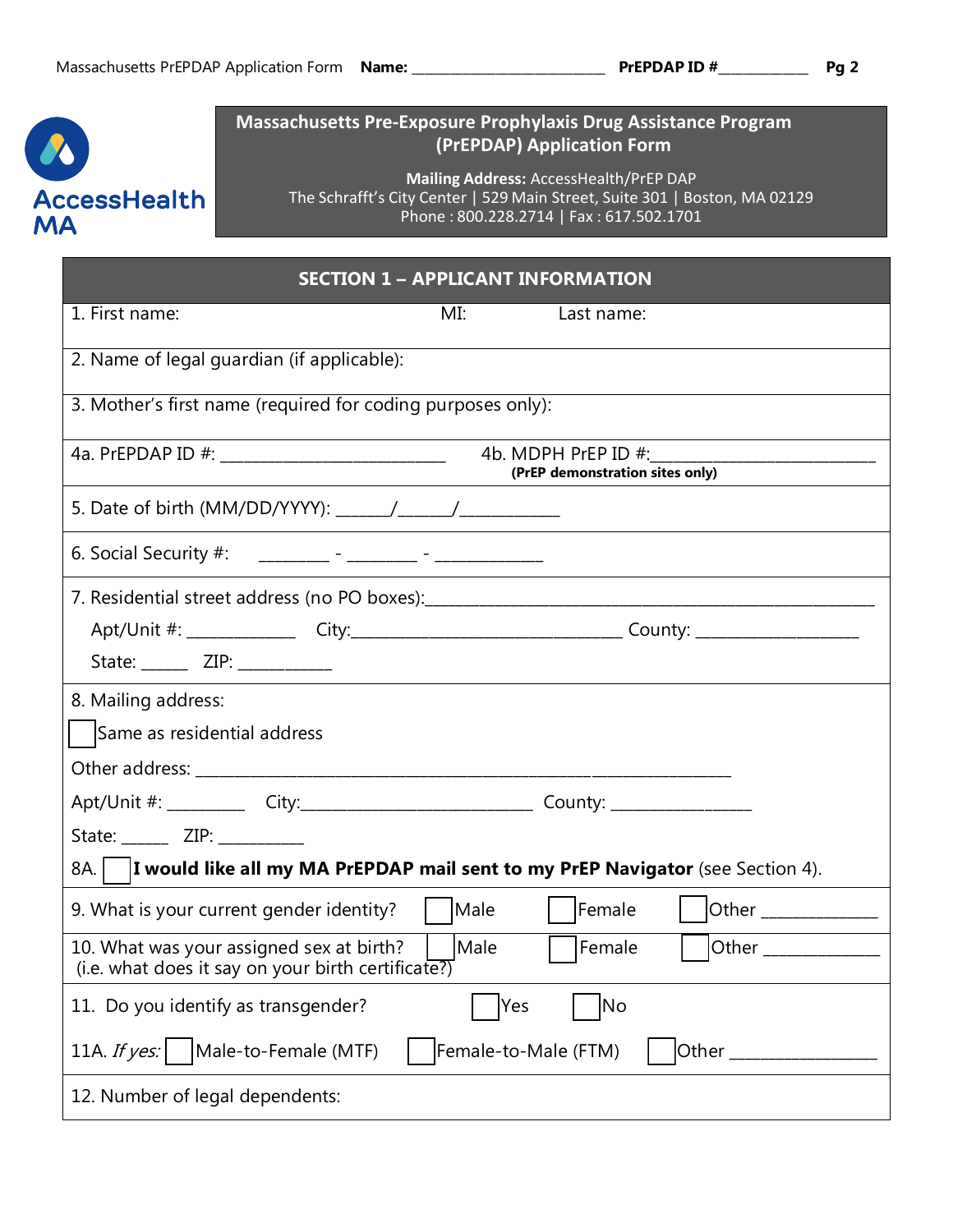|                                                                                                                                                                                                                                                                                                                                                                                     | <b>SECTION 1 - APPLICANT INFORMATION (continued)</b>                                                                                                                                       |
|-------------------------------------------------------------------------------------------------------------------------------------------------------------------------------------------------------------------------------------------------------------------------------------------------------------------------------------------------------------------------------------|--------------------------------------------------------------------------------------------------------------------------------------------------------------------------------------------|
| Single<br>Married<br>13. Marital status:                                                                                                                                                                                                                                                                                                                                            | Widowed<br>Separated<br><b>Divorced</b>                                                                                                                                                    |
| 14. Race (select all that apply):                                                                                                                                                                                                                                                                                                                                                   | 15. Ethnicity (select one):                                                                                                                                                                |
| American Indian or Alaskan Native<br>Asian. If Asian:<br>14A.<br>Asian Indian<br>Chinese<br>Filipino<br>Japanese<br>Korean<br>Vietnamese<br><b>Other Asian</b><br>Black/African American<br>Native Hawaiian or Pacific Islander.<br>If Native Hawaiian or Pacific Islander:<br>Native Hawaiian<br>14B.<br>Guamanian or Chamorro<br>Samoan<br><b>Other Pacific Islander</b><br>White | Hispanic/Latino. If Hispanic/Latino:<br>Mexican, Mexican American, or Chicano(a)<br>15A. I<br>Puerto Rican<br>Cuban<br>Other Hispanic, Latino(a), or Spanish origin<br>Non-Hispanic/Latino |

| <b>CONSENT TO CONTACT</b>                                                                                                                                                      |
|--------------------------------------------------------------------------------------------------------------------------------------------------------------------------------|
| Please do not contact me by phone. Contact my PrEP Navigator only (see Section 4).<br>If checked, please proceed to Question 17.                                               |
| 16. Phone numbers:                                                                                                                                                             |
| No<br>If yes, initial here: ______                                                                                                                                             |
| Cell phone number: $(\_\_\_\_\_)\_\_\_\_\_\_$<br>May we leave a confidential message on your voicemail or answering machine? $\Box$ Yes<br>lNo<br>If yes, initial here: ______ |
| No Email address: __________<br>17. May we contact you by email?<br><b>Yes</b><br>If yes, initial here: _____                                                                  |
| Yes<br>18. May we contact you by text message?<br>INO<br>If yes, initial here: ______                                                                                          |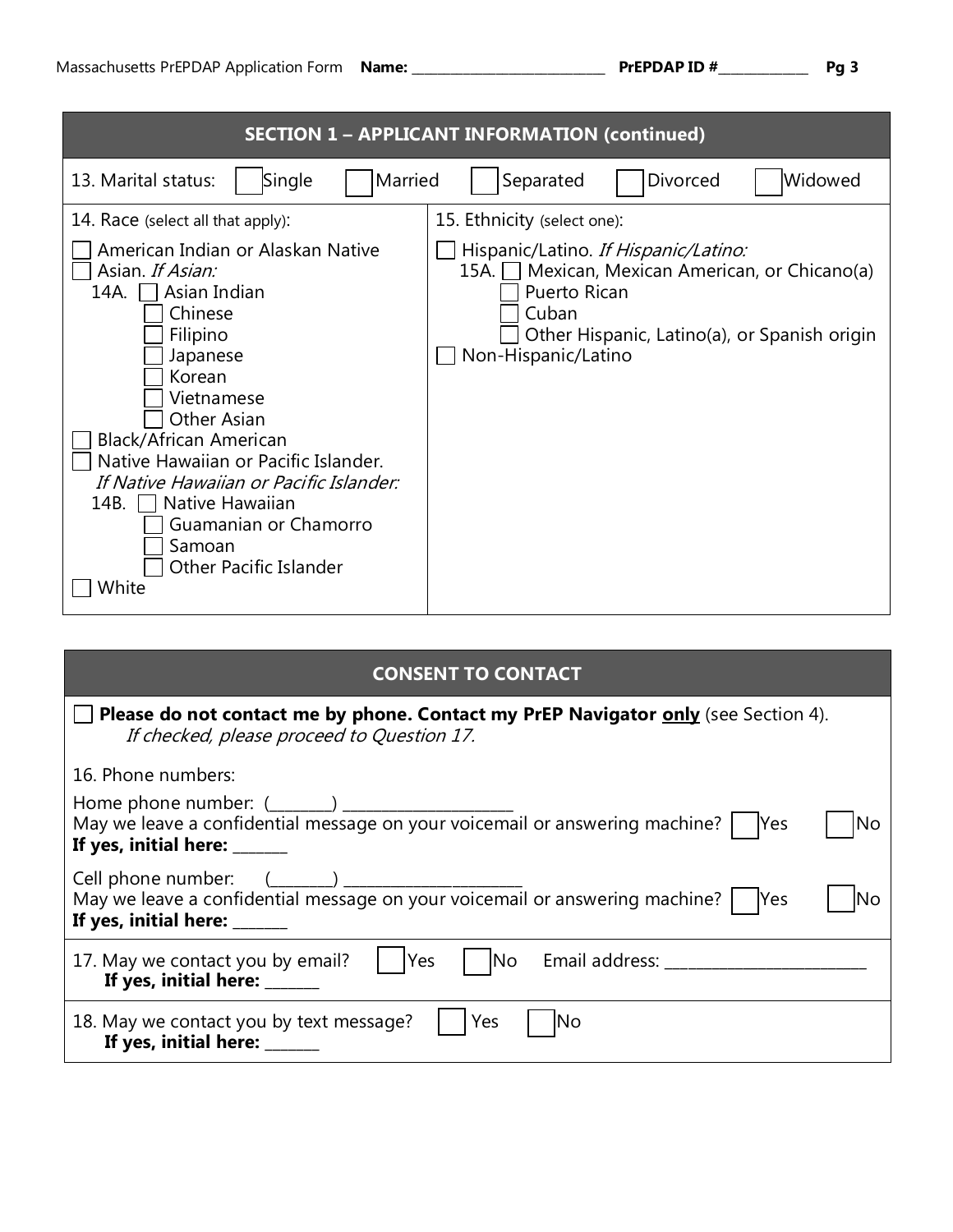#### **SECTION 2 - INCOME INFORMATION**

| 19. Current annual income (gross): \$                                                                                                    |                                                                                                          |
|------------------------------------------------------------------------------------------------------------------------------------------|----------------------------------------------------------------------------------------------------------|
| 20. Do you receive income from any of these sources?<br>(select all that apply):                                                         |                                                                                                          |
| Salary<br>Unemployment benefits<br>Social Security (SSI, SSDI, SSA)<br>Worker's compensation<br>Private disability (short- or long-term) | Retirement/pension<br>Veteran's pension<br>Interest/dividends<br>Rental income<br>Other income, specify: |
| 21. Are you currently working?                                                                                                           |                                                                                                          |
| Full-time (35 or more hours/week)                                                                                                        | $\Box$ Part-time (less than 35 hours/week)<br>Not working                                                |

## **SECTION 3 – OPTIONAL ALTERNATE CONTACT AND SIGNATURE**



## **PLEASE COMPLETE SECTION 3 ONLY IF YOU WANT TO DESIGNATE AN ALTERNATE CONTACT.**

22. You have the option to have another individual (i.e. a family member or friend) speak to PrEPDAP staff about your PrEPDAP enrollment or insurance status at any time you are not available. If you would like to designate someone other than yourself to communicate with PrEPDAP staff, please sign the following statement.

**I authorize PrEPDAP staff to speak with the following individual on my behalf about coordination of my PrEPDAP enrollment and coverage:**

Name of alternate contact:

| Relationship to client: |  |
|-------------------------|--|
|-------------------------|--|

|  | Client signature: |  |
|--|-------------------|--|
|  |                   |  |

Client signature: \_\_\_\_\_\_\_\_\_\_\_\_\_\_\_\_\_\_\_\_\_\_\_\_\_\_\_\_\_\_\_\_\_\_\_\_\_\_\_\_\_\_\_\_\_\_\_\_\_ Date: \_\_\_\_/ \_\_\_\_/\_\_\_\_\_\_\_\_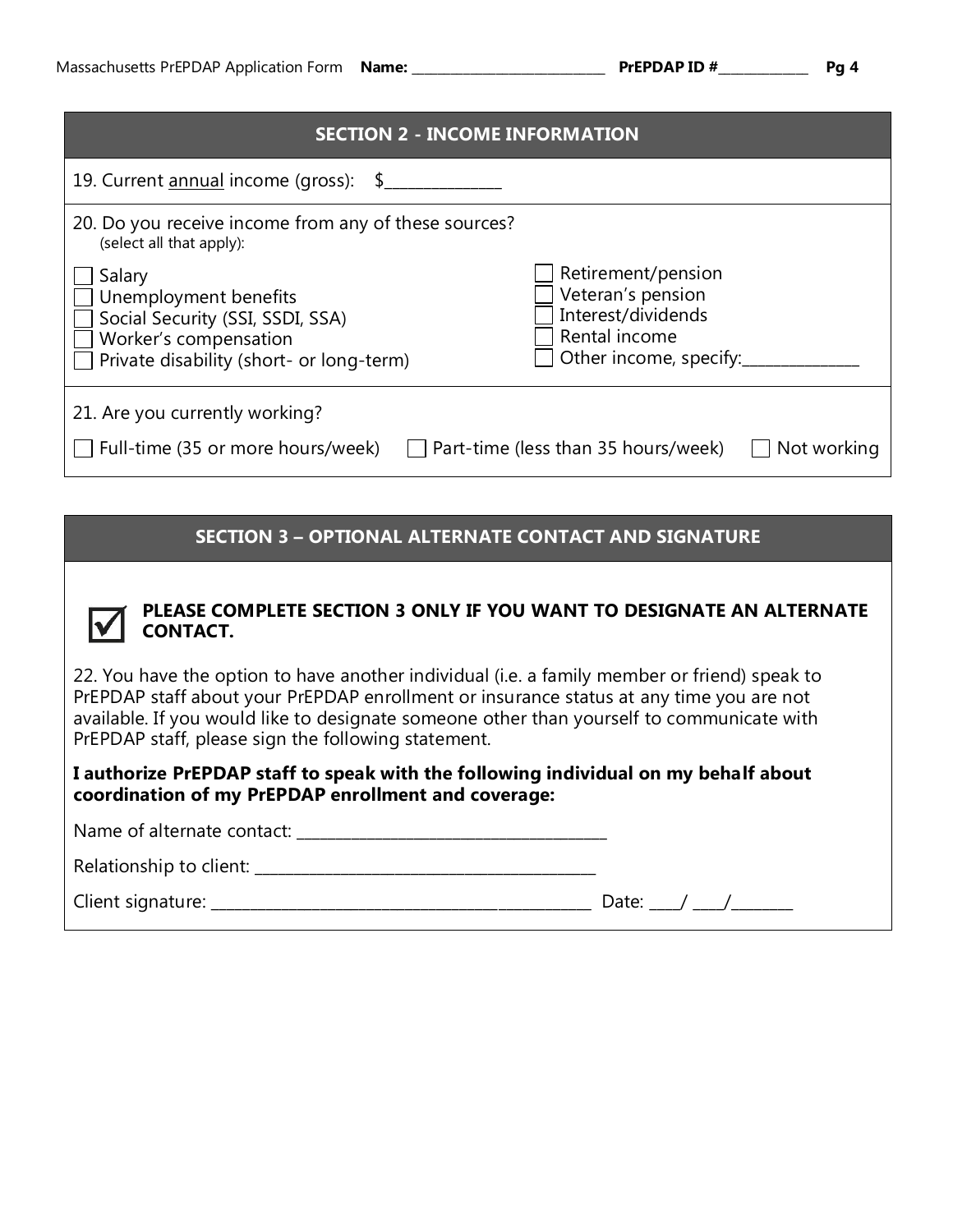| <b>SECTION 4 - PROVIDER INFORMATION</b><br>This section should be filled out by your health care provider(s).                                                                                                                                                                               |                                                                                                                                                                                                                                |
|---------------------------------------------------------------------------------------------------------------------------------------------------------------------------------------------------------------------------------------------------------------------------------------------|--------------------------------------------------------------------------------------------------------------------------------------------------------------------------------------------------------------------------------|
| 23. PrEP Navigator information:                                                                                                                                                                                                                                                             |                                                                                                                                                                                                                                |
|                                                                                                                                                                                                                                                                                             |                                                                                                                                                                                                                                |
|                                                                                                                                                                                                                                                                                             |                                                                                                                                                                                                                                |
|                                                                                                                                                                                                                                                                                             |                                                                                                                                                                                                                                |
|                                                                                                                                                                                                                                                                                             | Email<br>$\sim$ 1 $\sim$ 1                                                                                                                                                                                                     |
| 24. Prescriber information:                                                                                                                                                                                                                                                                 |                                                                                                                                                                                                                                |
|                                                                                                                                                                                                                                                                                             |                                                                                                                                                                                                                                |
|                                                                                                                                                                                                                                                                                             |                                                                                                                                                                                                                                |
|                                                                                                                                                                                                                                                                                             |                                                                                                                                                                                                                                |
|                                                                                                                                                                                                                                                                                             |                                                                                                                                                                                                                                |
| Preferred form of contact: $\vert$  Phone $\vert$ Email                                                                                                                                                                                                                                     |                                                                                                                                                                                                                                |
| <b>No</b><br>Standing order:       Yes                                                                                                                                                                                                                                                      |                                                                                                                                                                                                                                |
| 25. Patient's potential category of risk (select all that apply):<br>Men who have sex with men (MSM) (including<br>transgender men) who have had recent repeated<br>unprotected anal sex<br>Transgender females who currently have repeated<br>unprotected anal and/or vaginal sex with men | Injecting drug users at risk for HIV<br>acquisition through blood exposure<br>secondary to sharing injection<br>equipment for whom other<br>prevention strategies have proven<br>ineffective                                   |
| Members of a heterosexual, serodiscordant couple<br>wishing to conceive who have been educated about<br>the potential risks/benefits                                                                                                                                                        | Individuals with recent and/or<br>repeated diagnoses of syphilis,<br>rectal gonorrhea or rectal chlamydia<br>infection                                                                                                         |
| Other individuals in a sexual relationship with a<br>known HIV+ partner                                                                                                                                                                                                                     | Individuals otherwise deemed<br>appropriate by the prescribing<br>clinician                                                                                                                                                    |
| 26. Clinical testing:<br>Date of most recent 4 <sup>th</sup> generation NEGATIVE HIV test (must be within the past 30 days) DATE: _______                                                                                                                                                   |                                                                                                                                                                                                                                |
| Date of most recent HBV test                                                                                                                                                                                                                                                                | DATE: the contract of the contract of the contract of the contract of the contract of the contract of the contract of the contract of the contract of the contract of the contract of the contract of the contract of the cont |
| Date of most recent creatinine test                                                                                                                                                                                                                                                         | DATE: DATE:                                                                                                                                                                                                                    |
| 27. Is the patient currently on PrEP?<br>No.<br><b>Nes</b>                                                                                                                                                                                                                                  |                                                                                                                                                                                                                                |
| If yes, what was the patient's most recent PrEP initiation date?                                                                                                                                                                                                                            |                                                                                                                                                                                                                                |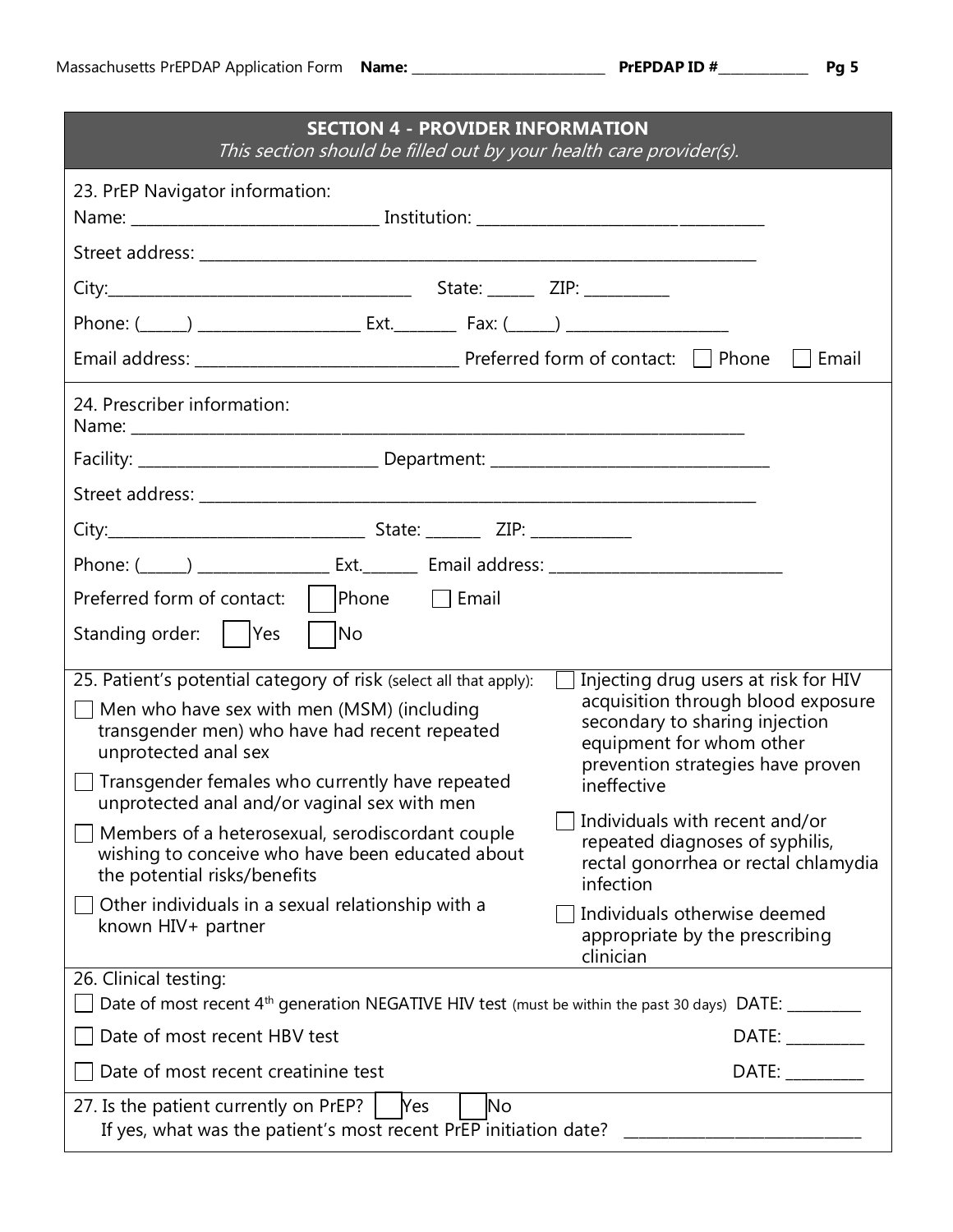|                                                                                                                 | <b>SECTION 5 - PHARMACY INFORMATION</b> |  |
|-----------------------------------------------------------------------------------------------------------------|-----------------------------------------|--|
| Please be sure to provide full address and contact information.<br>28. Pharmacy information:                    |                                         |  |
|                                                                                                                 |                                         |  |
| Street address: Notified and the street and the street and the street and the street and the street and the str | Suite #: _________________              |  |
|                                                                                                                 | State: $\angle$ ZIP: $\angle$           |  |

Phone: (\_\_\_\_\_\_) \_\_\_\_\_\_\_\_\_\_\_\_\_\_\_\_\_\_\_\_\_\_\_\_\_\_ Fax: (\_\_\_\_\_\_) \_\_\_\_\_\_\_\_\_\_\_\_\_\_\_\_\_\_\_\_\_\_\_\_\_\_\_\_\_\_\_\_

# **If your health insurance plan requires you to use a mail order pharmacy or specialty pharmacy for some or all of your medications, please contact PrEPDAP staff at 800.228.2714.**

| <b>SECTION 6 - INSURANCE COVERAGE/CO-PAY COVERAGE</b>                                                                                                                                                                                                                                                                                                                                                                                                                                                                                                                                                                                                                                                                                                                                                                                                                  |
|------------------------------------------------------------------------------------------------------------------------------------------------------------------------------------------------------------------------------------------------------------------------------------------------------------------------------------------------------------------------------------------------------------------------------------------------------------------------------------------------------------------------------------------------------------------------------------------------------------------------------------------------------------------------------------------------------------------------------------------------------------------------------------------------------------------------------------------------------------------------|
| 29. What type(s) of health insurance/prescription coverage do you have? (select all that apply):<br>No health insurance/prescription coverage<br>MassHealth (Medicaid)<br><b>MassHealth Limited</b><br>Health Safety Net (HSN) - If known: $\Box$ Full<br>Partial<br>ConnectorCare - Name of plan: _________<br>Mass Insurance Connection (MIC)<br>One Care<br>Medicare Part A (hospital insurance)<br>Medicare Part B (medical insurance)<br>Medicare Part C (Medicare Advantage)<br>Medicare Part D (prescription insurance) – Name of plan: _____<br>Veterans Administration (VA) coverage<br>Indian Health Services (IHS)<br>Private Insurance - Employer/Group - Name of plan: _<br>Private Insurance - Individual/Non-group - Name of plan: ___<br>Please include a copy of your insurance card(s) /prescription card(s), front and back, with your application. |
| 30. Type of prescription co-pay/co-insurance (choose one and indicate amount/percentage):<br>Maximum dollar amount per prescription (co-pay) $\frac{1}{2}$ ______<br><b>OR</b>                                                                                                                                                                                                                                                                                                                                                                                                                                                                                                                                                                                                                                                                                         |
| Percentage per prescription (co-insurance) _________ %                                                                                                                                                                                                                                                                                                                                                                                                                                                                                                                                                                                                                                                                                                                                                                                                                 |
| 31. Do you have an insurance deductible?   Yes<br>No No<br><b>If yes</b> , amount of deductible:__________                                                                                                                                                                                                                                                                                                                                                                                                                                                                                                                                                                                                                                                                                                                                                             |
| 32. Have you applied to Gilead's Patient Assistance Program for help with the cost of Truvada<br>(PrEP medication)?<br>No<br>Yes                                                                                                                                                                                                                                                                                                                                                                                                                                                                                                                                                                                                                                                                                                                                       |